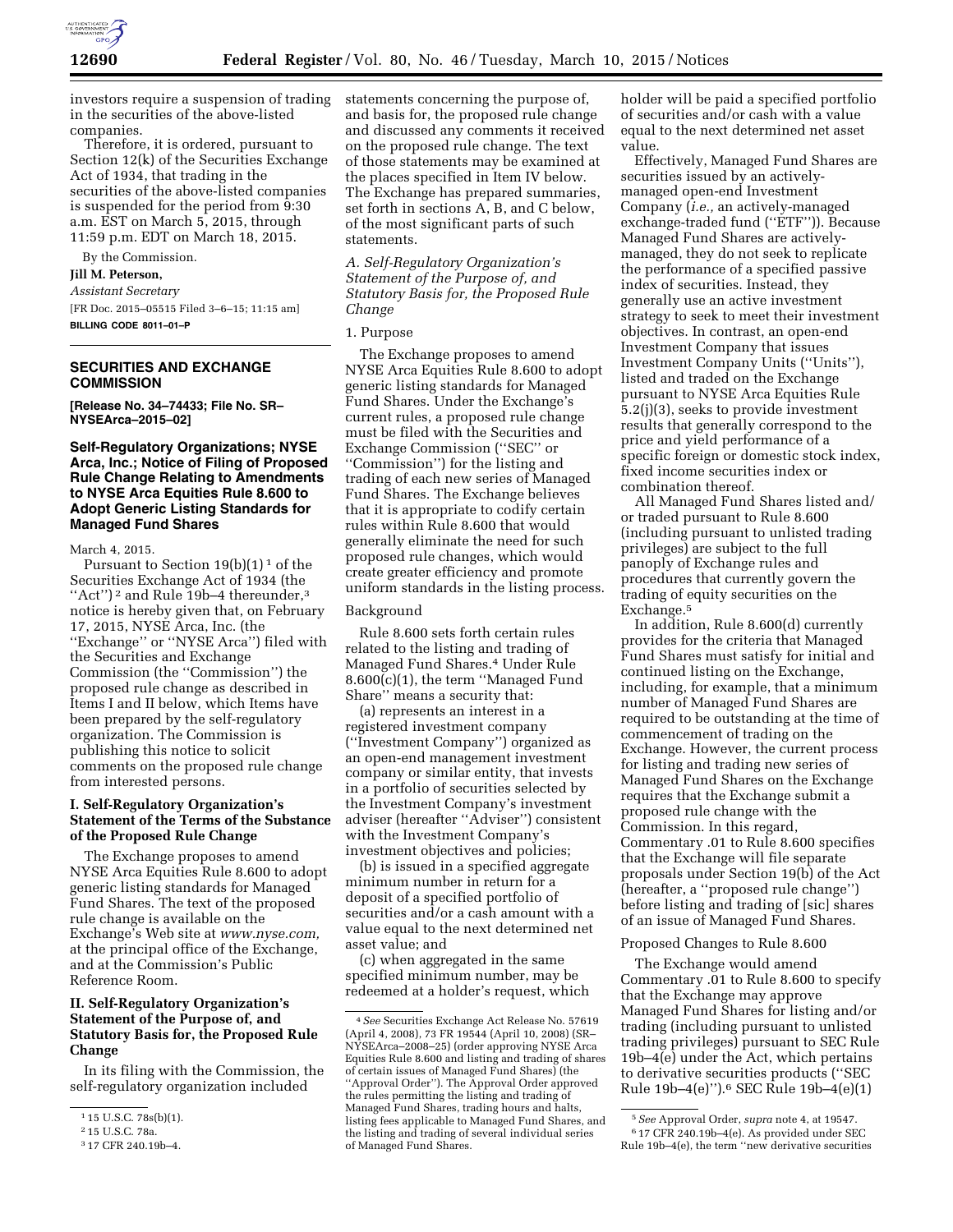provides that the listing and trading of a new derivative securities product by a self-regulatory organization (''SRO'') is not deemed a proposed rule change, pursuant to paragraph (c)(1) of Rule 19b–4,7 if the Commission has approved, pursuant to section 19(b) of the Act, the SRO's trading rules, procedures and listing standards for the product class that would include the new derivative securities product and the SRO has a surveillance program for the product class. This is the current method pursuant to which ''passive'' ETFs are listed under NYSE Arca Equities Rule 5.2(j)(3).

The Exchange would also specify within Commentary .01 to Rule 8.600 that components of Managed Fund Shares listed pursuant to SEC Rule 19b– 4(e) must satisfy on an initial and continued basis certain specific criteria, which the Exchange would include within Commentary .01, as described in greater detail below. As proposed, the Exchange would continue to file separate proposed rule changes before the listing and trading of Managed Fund Shares with components that do not satisfy the additional criteria described below or components other than those specified below. For example, if the components of a Managed Fund Share exceeded one of the applicable thresholds, the Exchange would file a separate proposed rule change before listing and trading such Managed Fund Share. Similarly, if the components of a Managed Fund Share included a security or asset that is not specified below, the Exchange would file a separate proposed rule change.

The Exchange would also add to the ''generic'' criteria of Rule 8.600(d) by specifying that all Managed Fund Shares must have a stated investment objective, which must be adhered to under normal market conditions.<sup>8</sup>

Finally, the Exchange would also amend the continued listing requirement in Rule 8.600(d)(2)(A) by

7 17 CFR 240.19b–4(c)(1). As provided under SEC Rule 19b–4(c)(1), a stated policy, practice, or interpretation of the SRO shall be deemed to be a proposed rule change unless it is reasonably and fairly implied by an existing rule of the SRO.

8The Exchange would also add a new defined term under Rule  $8.600(c)(5)$  to specify that the term 'normal market conditions'' includes, but is not limited to, the absence of trading halts in the applicable financial markets generally; operational issues causing dissemination of inaccurate market information; or force majeure type events such as systems failure, natural or man-made disaster, act of God, armed conflict, act of terrorism, riot or labor disruption or any similar intervening circumstance.

changing the requirement that a Portfolio Indicative Value for Managed Fund Shares be widely disseminated by one or more major market data vendors at least every 15 seconds during the time when the Managed Fund Shares trade on the Exchange to a requirement that a Portfolio Indicative Value be widely disseminated by one or more major market data vendors at least every 15 seconds during the Core Trading Session (as defined in NYSE Arca Equities Rule 7.34).

Proposed Managed Fund Share Portfolio Standards

The Exchange is proposing standards that would pertain to Managed Fund Shares to qualify for listing and trading pursuant to SEC Rule 19b–4(e). These standards would be grouped according to security or asset type. The Exchange notes that the standards proposed for a Managed Fund Share portfolio that holds domestic equity securities, Derivative Securities Products and Index-Linked Securities are based in large part on the existing equity security standards applicable to Units in Commentary .01 to Rule 5.2(j)(3). The standards proposed for a Managed Fund Share portfolio that holds fixed income securities are based in large part on the existing fixed income security standards applicable to Units in Commentary .02 to Rule 5.2(j)(3). Many of the standards proposed for other types of holdings in a Managed Fund Share portfolio are based on previous proposed rule changes for specific series of Managed Fund Shares.9

Proposed Commentary .01(a) would describe the standards for a Managed Fund Share portfolio that holds equity securities, including U.S. Component Stocks,10 Derivative Securities Products,<sup>11</sup> and Index-Linked Securities 12 listed on a national securities exchange, as follows:

(1) Component stocks (excluding Derivative Securities Products and Index-Linked Securities) that in the aggregate account for at least 90% of the equity weight of the portfolio (excluding such Derivative Securities Products and Index-Linked Securities) each must have a minimum market value of at least \$75 million; 13

(2) Component stocks (excluding Derivative Securities Products and Index-Linked Securities) that in the aggregate account for at least 70% of the equity weight of the portfolio (excluding such Derivative Securities Products and Index-Linked Securities) each must have a minimum monthly trading volume of 250,000 shares, or minimum notional volume traded per month of \$25,000,000, averaged over the last six months;  $14$ 

(3) The most heavily weighted component stock (excluding Derivative Securities Products and Index-Linked Securities) must not exceed 30% of the equity weight of the portfolio, and, to the extent applicable, the five most heavily weighted component stocks (excluding Derivative Securities Products and Index-Linked Securities) must not exceed 65% of the equity weight of the portfolio; 15

10For the purposes of Commentary .01 and this proposal, the term ''U.S. Component Stocks'' would have the same meaning as defined in NYSE Arca Equities Rule 5.2(j)(3).

11For the purposes of Commentary .01 and this proposal, the term ''Derivative Securities Products'' would have the same meaning as defined in NYSE Arca Equities Rule 7.34(a)(4)(A).

12 Index-Linked Securities are securities listed under NYSE Arca Equities Rule 5.2(j)(6).

13This proposed text is identical to the corresponding text of Commentary .01(a)(A)(1) to Rule 5.2(j)(3), except for the omission of the reference to ''index,'' which is not applicable, and the addition of the reference to Index-Linked Securities.

14This proposed text is identical to the corresponding text of Commentary .01(a)(A)(2) to Rule 5.2(j)(3), except for the omission of the reference to ''index,'' which is not applicable, and the addition of the reference to Index-Linked Securities.

15This proposed text is identical to the corresponding text of Commentary .01(a)(A)(3) to Rule 5.2(j)(3), except for the omission of the reference to ''index,'' which is not applicable, and Continued

product'' means any type of option, warrant, hybrid securities product or any other security, other than a single equity option or a security futures product, whose value is based, in whole or in part, upon the performance of, or interest in, an underlying instrument.

<sup>9</sup>*See* Securities Exchange Act Release Nos. 66321 (February 3, 2012), 77 FR 6850 (February 9, 2012) (SR–NYSEArca–2011–95) (the ''PIMCO Total Return Approval'') and 72666 (July 3, 2014), 79 FR 44224 (July 30, 2014) (SR–NYSEArca–2013–122) (the ''PIMCO Total Return Use of Derivatives Approval''); 69244 (March 27, 2013), 78 FR 19766 (April 2, 2013) (SR–NYSEArca–2013–08) (the ''SPDR Blackstone/GSO Senior Loan Approval''); 68870 (February 8, 2013), 78 FR 11245 (February 15, 2013) (SR–NYSEArca–2012–139) (the ''First Trust Preferred Securities and Income Approval''); 69591 (May 16, 2013), 78 FR 30372 (May 22, 2013) (SR–NYSEArca–2013–33) (the ''International Bear Approval''); 61697 (March 12, 2010), 75 FR 13616 (March 22, 2010) (SR–NYSEArca–2010–04) (the ''WisdomTree Real Return Approval''); and 67054 (May 24, 2012), 77 FR 32161 (May 31, 2012) (SR– NYSEArca–2012–25) (the ''WisdomTree Brazil Bond Approval''). Certain standards proposed herein for Managed Fund Shares are also based on previous proposed rule changes for specific series of Units for which Commission approval for listing was required due to the Units not satisfying certain standards of Commentary .01 and .02 to Rule 5.2(j)(3). *See* Securities Exchange Act Release Nos. 67985 (October 4, 2012), 77 FR 61804 (October 11, 2012) (SR–NYSEArca–2012–92) (the ''iShares 2018 S&P AMT-Free Municipal Series and iShares 2019 S&P AMT-Free Municipal Series Approval''); 63881(February 9, 2011), 76 FR 9065 (February 16, 2011) (SR–NYSEArca–2010–120) (the ''SPDR Nuveen S&P High Yield Municipal Bond ETF

Approval''); 63176 (October 25, 2010), 75 FR 66815 (October 29, 2010) (SR–NYSEArca–2010–94) (the ''iShares Taxable Municipal Bond Fund Approval''); and 69373 (April 15, 2013), 78 FR 23601 (April 19, 2013) (SR–NYSEArca–2012–108) (the ''NYSE Arca U.S. Equity Synthetic Reverse Convertible Index Fund Approval'').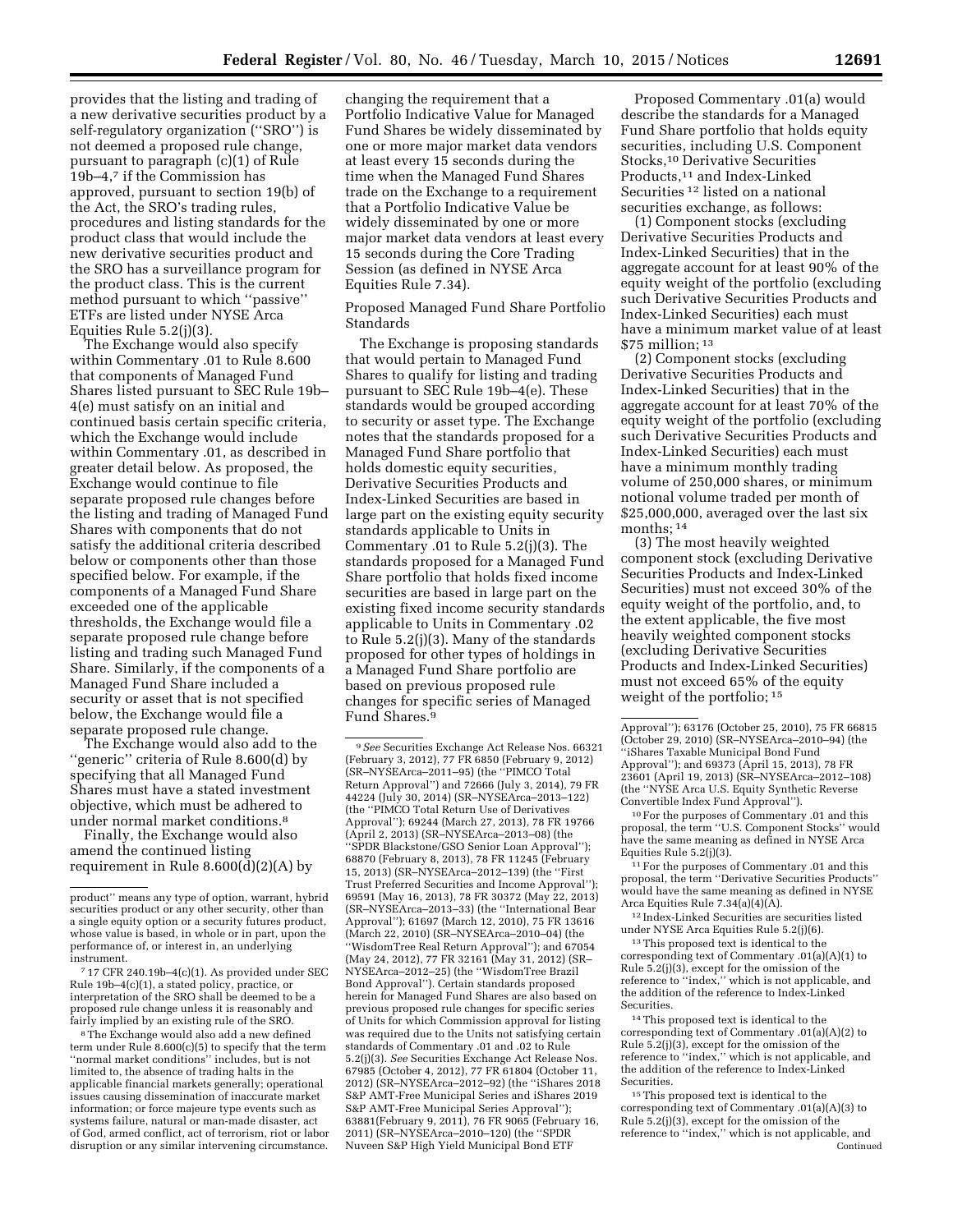(4) The portfolio must include a minimum of 13 component stocks; provided, however, that there would be no minimum number of component stocks if (a) one or more series of Derivative Securities Products or Index-Linked Securities constitute, at least in part, components underlying a series of Managed Fund Shares, or (b) one or more series of Derivative Securities Products or Index-Linked Securities account for 100% of the equity weight of the portfolio of a series of Managed Fund Shares; 16

(5) Equity securities (excluding unsponsored American Depository Receipts (''ADRs'')) in the portfolio must be U.S. Component Stocks listed on a national securities exchange and must be NMS Stocks as defined in Rule 600 of Regulation NMS; 17

(6) For Derivative Securities Products and Index-Linked Securities, no more than 25% of the equity weight of the portfolio could include leveraged and/or inverse leveraged Derivative Securities Products or Index-Linked Securities; and

(7) ADRs may be sponsored or unsponsored. However no more than 10% of the equity weight of the portfolio shall consist of unsponsored ADRs.

Proposed Commentary .01(b) would describe the standards for a Managed Fund Share portfolio that holds fixed income securities, which are debt securities <sup>18</sup> that are notes, bonds, debentures or evidence of indebtedness that include, but are not limited to, U.S. Department of Treasury securities (''Treasury Securities''), governmentsponsored entity securities (''GSE Securities''), municipal securities, trust

17 17 CFR 240.600. This proposed text is identical to the corresponding text of Commentary .01(a)(A)(5) to Rule 5.2(j)(3), except for the addition of ''equity'' to make clear that the standard applies to ''equity securities'', the exclusion of unsponsored ADRs, and the omission of the reference to ''index,'' which is not applicable.

18 Debt securities include a variety of fixed income obligations, including, but not limited to, corporate debt securities, government securities, municipal securities, convertible securities, and mortgage-backed securities. Debt securities include investment-grade securities, non-investment-grade securities, and unrated securities. Debt securities also include variable and floating rate securities.

preferred securities, supranational debt and debt of a foreign country or a subdivision thereof, investment grade and high yield corporate debt, bank loans, mortgage and asset backed securities, and commercial paper. The applicable portfolio holdings standards would be as follows:

(1) Components that in the aggregate account for at least 75% of the fixed income weight of the portfolio shall meet the following:

(i) each shall have a minimum original principal amount outstanding of \$100 million or more; 19 or

(iii) [sic] if a municipal bond component, such component shall be issued in an offering with an aggregate size, as set forth in the official statement of the offering, of \$100 million or more; 20

(2) No component fixed-income security (excluding Treasury Securities and GSE Securities) could represent more than 30% of the fixed income weight of the portfolio, and the five most heavily weighted component fixed

20This proposed text is similar to the amendment to Commentary  $.02(a)(2)$  to Rule 5.2(j)(3) as proposed in SR–NYSEArca–2015–01. *See* Securities Exchange Act Release No. 74175 (January 29, 2015), 80 FR 6150 (February 4, 2015) (notice of filing of proposed rule change amending NYSE Arca Equities Rule 5.2(j)(3), Commentary .02 relating to listing of Investment Company Units based on municipal bond indexes). Proposed rule changes for series of Units previously listed and traded on the Exchange pursuant to Rule 5.2(j)(3) similarly included the ability for such Units' holdings to include municipal bond components with individual principal amount outstanding of less than \$100 million. *See, e.g.,* iShares 2018 S&P AMT-Free Municipal Series and iShares 2019 S&P AMT-Free Municipal Series Approval, *supra* note 9, at 61807; SPDR Nuveen S&P High Yield Municipal Bond ETF Approval, *supra* note 9, at 9066; and iShares Taxable Municipal Bond Fund Approval, *supra* note 9, at 66815–6. The proposed rule takes into account features of municipal bonds that differ from those of most other Fixed Income Securities. Principally, municipal bonds are issued with either ''serial'' or ''term'' maturities or some combination thereof. The official statement issued in connection with a municipal bond offering describes the terms of the bonds and the issuer and/or obligor on the related bonds, which is comprised of a number of specific maturity sizes. The entire issue (sometimes referred to as the ''deal size'') receives the same credit rating and the various maturities are all subject to the provisions set forth in the official statement. The entire issue is based on a specified project or group of related projects and funded by the same revenue or other funding sources identified in the official statement. The Exchange believes that the proposed rule change is reasonable and appropriate in that pricing and liquidity of such maturity sizes is predominately based on the common characteristics of the aggregate issue of which the municipal bond is part. Thus, consideration of the aggregate issue rather than the individual bond component does not raise concerns regarding pricing or liquidity of the index components or of the Units overlying the applicable municipal bond index.

income securities in the portfolio must not in the aggregate account for more than 65% of the fixed income weight of the portfolio; 21

(3) An underlying portfolio (excluding exempted securities) must include a minimum of 13 non-affiliated issuers: 22

(4) Component securities that in [sic] aggregate account for at least 90% of the fixed income weight of the portfolio must be either (a) from issuers that are required to file reports pursuant to Sections 13 and 15(d) of the Act; (b) from issuers that have a worldwide market value of its outstanding common equity held by non-affiliates of \$700 million or more; (c) from issuers that have outstanding securities that are notes, bonds debentures, or evidence of indebtedness having a total remaining principal amount of at least \$1 billion; (d) exempted securities as defined in Section  $3(a)(12)$  of the Act; or (e) from issuers that are a government of a foreign country or a political subdivision of a foreign country; and

(5) Non-agency mortgage-related and other asset-backed securities components of a portfolio shall not account for more than 20% of the weight of the fixed income portion of the portfolio.

Proposed Commentary .01(c) would describe the standards for a Managed Fund Share portfolio that holds cash and cash equivalents.23 Specifically, the portfolio may hold short-term instruments with maturities of less than 3 months. There would be no limitation to the percentage of the portfolio invested in such holdings. Short-term instruments would include, without limitation, the following: 24

(1) U.S. Government securities, including bills, notes and bonds differing as to maturity and rates of interest, which are either issued or guaranteed by the U.S. Treasury or by

23Proposed rule changes for previously-listed series of Managed Fund Shares have similarly included the ability for such Managed Fund Share holdings to include cash and cash equivalents. *See, e.g.,* SPDR Blackstone/GSO Senior Loan Approval, *supra* note 9, at 19768–69 and First Trust Preferred Securities and Income Approval, *supra* note 9, at 76150.

24Proposed rule changes for previously-listed series of Managed Fund Shares have similarly specified short-term instruments with respect to their inclusion in Managed Fund Share holdings. *See, e.g.,* First Trust Preferred Securities and Income Approval, *supra* note 9, at 76150–51.

the addition of the reference to Index-Linked Securities.

<sup>16</sup>This proposed text is identical to the corresponding text of Commentary .01(a)(A)(4) to Rule 5.2(j)(3), except for the omission of the reference to ''index,'' which is not applicable, the addition of the reference to Index-Linked Securities, and the reference to the 100% limit applying to the ''equity portion'' of the portfolio—this last difference included [sic] because these proposed standards in Commentary .01(a) to Rule 8.600 permit the inclusion of non-equity securities, whereas Commentary .01 to Rule 5.2(j)(3) only applies to equity securities.

<sup>19</sup>This text of proposed Commentary .01(b)(1)(i) to Rule 8.600 is based on the corresponding text of Commentary  $.02(a)(2)$  to Rule 5.2(j)(3).

<sup>21</sup>This proposed text is identical to the corresponding text of Commentary .02(a)(4) to Rule 5.2(j)(3), except for the omission of the reference to ''index,'' which is not applicable.

<sup>22</sup>This proposed text is identical to the corresponding text of Commentary .02(a)(5) to Rule 5.2(j)(3), except for the omission of the reference to ''index,'' which is not applicable, and the exclusion of the text ''consisting entirely of.''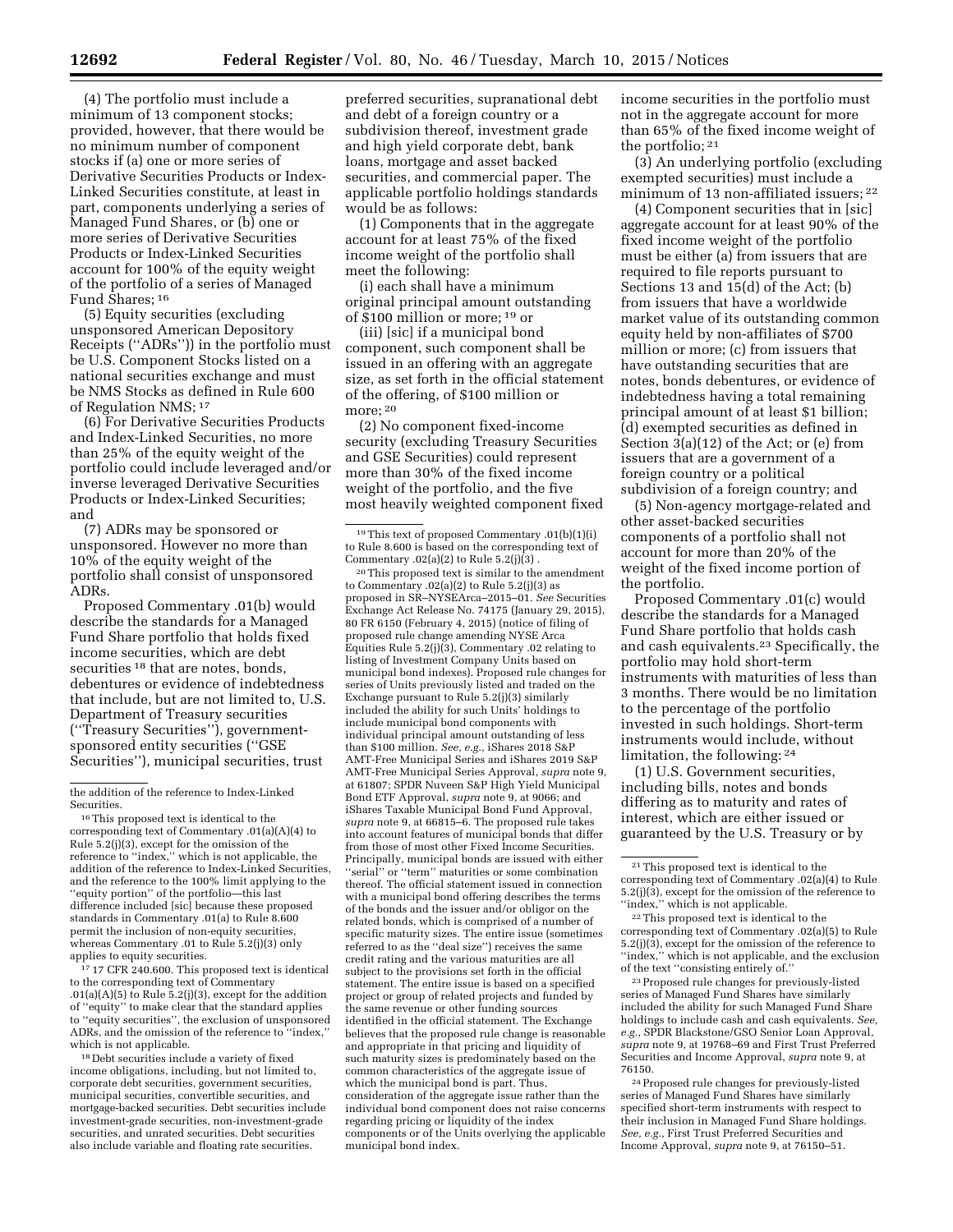U.S. Government agencies or instrumentalities;

(2) certificates of deposit issued against funds deposited in a bank or savings and loan association;

(3) bankers' acceptances, which are short-term credit instruments used to finance commercial transactions;

(4) repurchase agreements and reverse repurchase agreements;

(5) bank time deposits, which are monies kept on deposit with banks or savings and loan associations for a stated period of time at a fixed rate of interest; and

(6) commercial paper, which are short-term unsecured promissory notes.

Proposed Commentary .01(d) would describe the standards for a Managed Fund Share portfolio that holds listed and centrally cleared derivatives, including futures, options and cleared swaps on commodities, currencies and financial instruments (*e.g.,* stocks, fixed income, interest rates, and volatility) or a basket or index of any of the foregoing.25 There would be no limitation to the percentage of the portfolio invested in such holdings; provided, however, that, in the aggregate, at least 90% of the weight of such holdings invested in futures and exchange-traded options shall consist of futures and options whose principal market is a member of the Intermarket Surveillance Group (''ISG'') or is a market with which the Exchange has a comprehensive surveillance sharing agreement ("CSSA").<sup>26</sup> Additionally, proposed Commentary .01(d)(2) requires certain information to be included on the Web site of each series of Managed Fund Shares holding any listed and centrally cleared derivative.<sup>27</sup> The required information includes the following, to the extent relevant: ticker symbol, CUSIP or other identifier, a description of the holding, identity of the asset upon which the derivative is based, the strike price for any options, the quantity of each such derivative held as measured by select metrics, maturity date, coupon rate, effective

26 ISG is comprised of an international group of exchanges, market centers, and market regulators that perform front-line market surveillance in their respective jurisdictions. *See [https://](https://www.isgportal.org/home.html) [www.isgportal.org/home.html.](https://www.isgportal.org/home.html)* 

date, market value and percentage weight of the holding in the portfolio.

Proposed Commentary .01(e) would describe the standards for a Managed Fund Share portfolio that holds over the counter (''OTC'') derivatives, including forwards, options and swaps on commodities, currencies and financial instruments (*e.g.,* stocks, fixed income, interest rates, and volatility) or a basket or index of any of the foregoing.28 There would be no limitation to the percentage of the portfolio invested in such holdings. Additionally, proposed Commentary .01(e)(2) requires certain information to be included on the Web site of each series of Managed Fund Shares holding any OTC derivative.29 The required information includes the following, to the extent relevant: ticker symbol, CUSIP or other identifier, a description of the holding, identity of the asset upon which the derivative is based, the strike price for any options, the quantity of each such derivative held as measured by select metrics, maturity date, coupon rate, effective date, market value and percentage weight of the holding in the portfolio.

Proposed Commentary .01(f) would describe the standards for a Managed Fund Share portfolio that holds illiquid assets.30 The portfolio could hold up to

29Proposed rule changes for previously-listed series of Managed Fund Shares have similarly included disclosure requirements with respect to each portfolio holding, as applicable to the type of holding. *See, e.g..* PIMCO Total Return Use of Derivatives Approval, *supra* note 9, at 44227.

30Proposed rule changes for previously-listed series of Managed Fund Shares have similarly included the ability for such Managed Fund Shares to include illiquid assets. *See, e.g.,* International Bear Approval, *supra* note 9, at 30375–76. Illiquid assets include securities subject to contractual or other restrictions on resale and other instruments that lack readily available markets as determined in accordance with Commission staff guidance. The Commission has stated that long-standing Commission guidelines have required open-end funds to hold no more than 15% of their net assets in illiquid securities and other illiquid assets. *See*  Investment Company Act Release No. 28193 (March 11, 2008), 73 FR 14618 (March 18, 2008), footnote 34. *See also* Investment Company Act Release No. 5847 (October 21, 1969), 35 FR 19989 (December 31, 1970) (Statement Regarding ''Restricted Securities''); Investment Company Act Release No. 18612 (March 12, 1992), 57 FR 9828 (March 20, 1992) (Revisions of Guidelines to Form N–1A). A fund's portfolio security is illiquid if it cannot be disposed of in the ordinary course of business within seven days at approximately the value ascribed to it by the fund. *See* Investment Company Act Release No. 14983 (March 12, 1986), 51 FR

an aggregate amount of 15% of the weight of its portfolio (calculated at the time of investment) in assets deemed illiquid by the Adviser.31

The changes proposed herein would not have an impact on the existing rules applicable to the listing and trading of Managed Fund Shares, which address, for example, net asset value, creation and redemption of shares, availability of information, trading halts, surveillance and information bulletins.

The Exchange believes that the proposed standards would continue to ensure transparency surrounding the listing process for Managed Fund Shares. Additionally, the Exchange believes that the proposed portfolio standards for listing and trading Managed Fund Shares, many of which track existing Exchange rules relating to Units, are reasonably designed to promote a fair and orderly market for such Managed Fund Shares.<sup>32</sup> These proposed standards would also work in conjunction with the existing initial and continued listing criteria related to surveillance procedures and trading guidelines.

In support of this proposal, the Exchange represents that: 33

(1) The Managed Fund Shares will continue to conform to the initial and continued listing criteria under Rule 8.600;

(2) the Exchange's surveillance procedures are adequate to continue to properly monitor the trading of the Managed Fund Shares in all trading sessions and to deter and detect violations of Exchange rules. Specifically, the Exchange intends to

31 If a Managed Fund Share portfolio holds Rule 144A securities, such securities would be subject to this 15% threshold if deemed to be illiquid by the Adviser. However, if deemed to be liquid by the Adviser, such Rule 144A securities would be subject to the other applicable standards.

32*See* Approval Order, *supra* note 4 at 19548. 33The Exchange made similar representations in the Approval Order. *See id.* at 19549.

<sup>25</sup>Proposed rule changes for previously-listed series of Managed Fund Shares have similarly included the ability for such Managed Fund Share holdings to include listed derivatives. *See, e.g.,*  WisdomTree Real Return Approval, *supra* note 9, at 13617 and WisdomTree Brazil Bond Approval, *supra* note 9, at 32163.

<sup>&</sup>lt;sup>27</sup> Proposed rule changes for previously-listed series of Managed Fund Shares have similarly included disclosure requirements with respect to each portfolio holding, as applicable to the type of holding. *See, e.g..* PIMCO Total Return Use of Derivatives Approval, *supra* note 9, at 44227.

<sup>28</sup>A proposed rule change for series of Units previously listed and traded on the Exchange pursuant to Rule 5.2(j)(3) similarly included the ability for such Units' holdings to include OTC derivatives, specifically OTC down-and-in put options, which are not NMS Stocks as defined in Rule 600 of Regulation NMS and therefore do not satisfy the requirements of Commentary .01(a)(A) to Rule 5.2(j)(3). *See, e.g.,* NYSE Arca U.S. Equity Synthetic Reverse Convertible Index Fund Approval, *supra* note 9, at 23602.

<sup>9773 (</sup>March 21, 1986) (adopting amendments to Rule 2a–7 under the 1940 Act); and Investment Company Act Release No. 17452 (April 23, 1990), 55 FR 17933 (April 30, 1990) (adopting Rule 144A under the Securities Act of 1933). *See also* First Trust Preferred Securities and Income Approval, *supra* note 9, at 76151, n. 16. The Exchange understands that a number of factors are currently considered by investment companies in reaching liquidity decisions. Examples of factors that would be reasonable for a board of directors to take into account with respect to a Rule 144A security (but which would not necessarily be determinative) would include, among others: (1) The frequency of trades and quotes for the security; (2) the number of dealers willing to purchase or sell the security and the number of other potential purchasers; (3) dealer undertakings to make a market in the security; and (4) the nature of the security and the nature of the marketplace trades (*e.g.,* the time needed to dispose of the security, the method of soliciting offers, and the mechanics of transfer).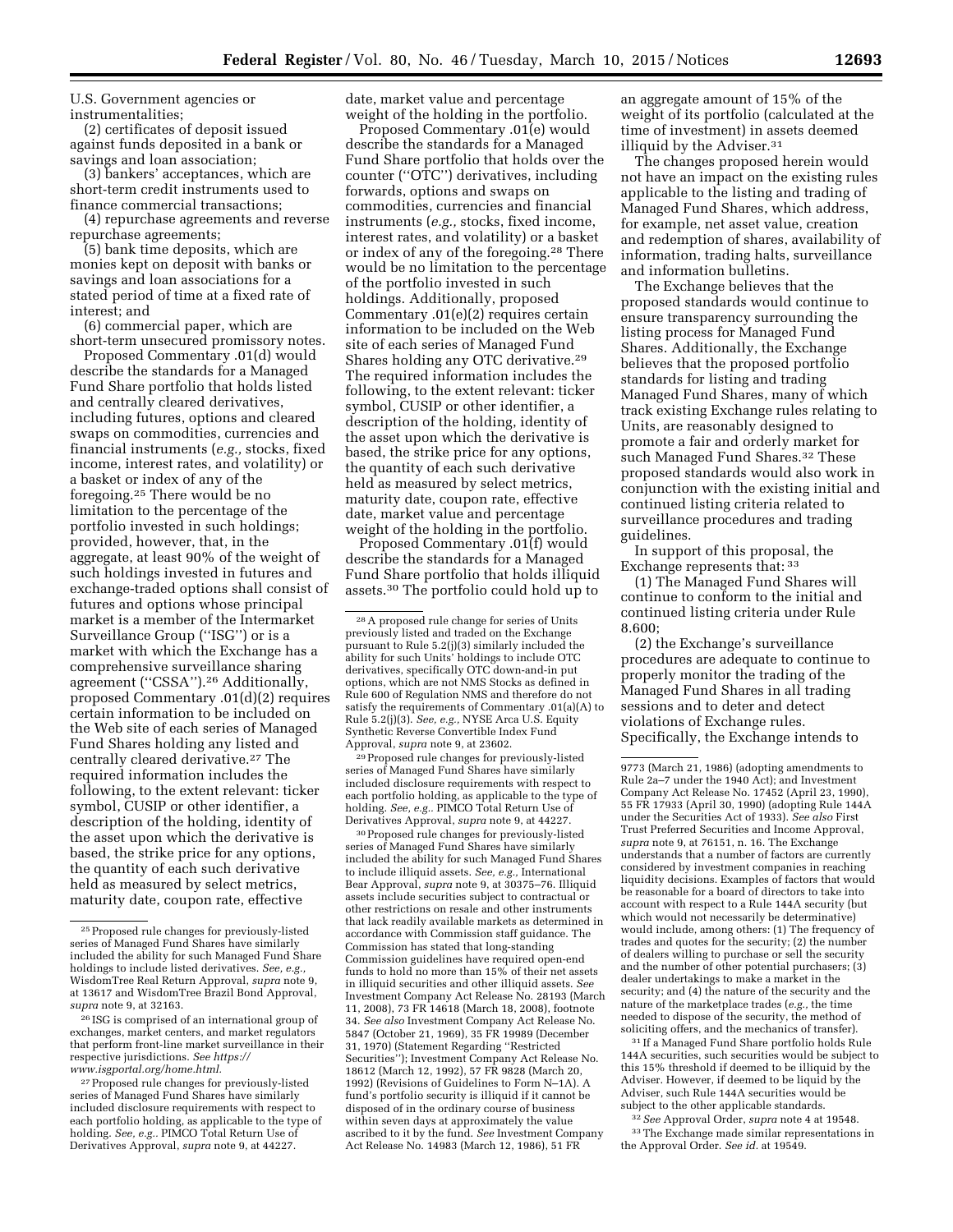utilize its existing surveillance procedures applicable to derivative products, which will include Managed Fund Shares, to monitor trading in the Managed Fund Shares;

(3) prior to the commencement of trading of a particular series of Managed Fund Shares, the Exchange will inform its Equity Trading Permit (''ETP'') Holders in a Bulletin of the special characteristics and risks associated with trading the Managed Fund Shares, including procedures for purchases and redemptions of Managed Fund Shares, suitability requirements under NYSE Arca Equities Rule 9.2(a), the risks involved in trading the Managed Fund Shares during the Opening and Late Trading Sessions when an updated Portfolio Indicative Value will not be calculated or publicly disseminated, information regarding the Portfolio Indicative Value, prospectus delivery requirements, and other trading information. In addition, the Bulletin will disclose that the Managed Fund Shares are subject to various fees and expenses, as described in the Registration Statement, and will discuss any exemptive, no-action, and interpretive relief granted by the Commission from any rules under the Act. Finally, the Bulletin will disclose that the net asset value for the Managed Fund Shares will be calculated after 4 p.m. ET each trading day; and

(4) the issuer of a series of Managed Fund Shares will be required to comply with Rule 10A–3 under the Act for the initial and continued listing of Managed Fund Shares, as provided under NYSE Arca Equities Rule 5.3.

The Exchange notes that the proposed change is not otherwise intended to address any other issues and that the Exchange is not aware of any problems that ETP Holders or issuers would have in complying with the proposed change.

### 2. Statutory Basis

The Exchange believes that the proposed rule change is consistent with Section  $6(b)$  of the Act,<sup>34</sup> in general, and furthers the objectives of Section 6(b)(5) of the Act,35 in particular, because it is designed to prevent fraudulent and manipulative acts and practices, to promote just and equitable principles of trade, to remove impediments to, and perfect the mechanism of a free and open market and, in general, to protect investors and the public interest.

The proposed rule change is designed to perfect the mechanism of a free and open market and, in general, to protect investors and the public interest

because it would facilitate the listing and trading of additional Managed Fund Shares, which would enhance competition among market participants, to the benefit of investors and the marketplace. Specifically, after more than six years under the current process, whereby the Exchange is required to file a proposed rule change with the Commission for the listing and trading of each new series of Managed Fund Shares, the Exchange believes that it is appropriate to codify certain rules within Rule 8.600 that would generally eliminate the need for separate proposed rule changes. The Exchange believes that this would facilitate the listing and trading of additional types of Managed Fund Shares that have investment portfolios that are similar to investment portfolios for Units, which have been approved for listing and trading, thereby creating greater efficiencies in the listing process for the Exchange and the Commission. In this regard, the Exchange notes that the standards proposed for Managed Fund Share portfolios that include domestic equity securities, Derivative Securities Products, and Index-Linked Securities are based in large part on the existing equity security standards applicable to Units in Commentary .01 to Rule 5.2(j)(3) and that the standards proposed for Managed Fund Share portfolios that include fixed income securities are based in large part on the existing fixed income standards applicable to Units in Commentary .02 to Rule 5.2(j)(3). Additionally, many of the standards proposed for other types of holdings of series of Managed Fund Shares are based on previous proposed rule changes for specific series of Managed Fund Shares.36 With respect to the proposed exclusion of Derivatives Securities Products and Index-Linked Securities from the requirements of proposed Commentary .01(a) of Rule 8.600, the Exchange believes it is appropriate to exclude Index-Linked Securities as well as Derivative Securities Products from certain component stock eligibility criteria for Managed Fund Shares in so far as Derivative Securities Products and Index-Linked Securities are themselves subject to specific quantitative listing and continued listing requirements of a national securities exchange on which such securities are listed. Derivative Securities Products and Index-Linked Securities that are components of a fund's portfolio would have been listed and traded on a national securities exchange pursuant to a proposed rule change approved by the Commission

pursuant to Section 19(b)(2) of the Act 37 or submitted by a national securities exchange pursuant to Section  $19(b)(3)(A)$  of the Act<sup>38</sup> or would have been listed by a national securities exchange pursuant to the requirements of Rule 19b–4(e) under the Act.39 The Exchange also notes that Derivative Securities Products and Index-Linked Securities are derivatively priced, and, therefore, the Exchange believes that it would not be necessary to apply the proposed generic quantitative criteria (*e.g.,* market capitalization, trading volume, or portfolio component weighting) applicable to equity securities other than Derivative Securities Products or Index-Linked Securities (*e.g.,* common stocks) to such products.40

With respect to the proposed amendment to the continued listing requirement in Rule 8.600(d)(2)(A) to require dissemination of a Portfolio Indicative Value at least every 15 seconds during the Core Trading Session (as defined in NYSE Arca Equities Rule 7.34), such requirement conforms to the requirement applicable to the dissemination of the Intraday Indicative Value for Investment Company Units in Commentary .01(c) and Commentary .02(c) to NYSE Arca Equities Rule 5.2(j)(3). In addition, such dissemination is consistent with representations made in proposed rule changes for issues of Managed Fund Shares previously approved by the Commission.41

The proposed rule change is also designed to protect investors and the public interest because Managed Fund Shares listed and traded pursuant to Rule 8.600, including pursuant to the proposed new portfolio standards, would continue to be subject to the full panoply of Exchange rules and procedures that currently govern the trading of equity securities on the Exchange.42

The Exchange believes that the proposed rule change is designed to prevent fraudulent and manipulative acts and practices because the Managed

40*See* Securities Exchange Act Release Nos. 57561 (March 26, 2008), 73 FR 17390 (April 1, 2008) (SR–NYSEArca–2008–29) (notice of filing of proposed rule change to amend eligibility criteria for components of an index underlying Investment Company Units); 57751 (May 1, 2008), 73 FR 25818 (May 7, 2008) (SR–NYSEArca–2008–29) (order approving proposed rule change to amend eligibility criteria for components of an index underlying Investment Company Units).

41*See, e.g.,* Approval Order, *supra* note 4; International Bear Approval, *supra* note 9.

42*See* Approval Order, *supra* note 4, at 19547.

<sup>34</sup> 15 U.S.C. 78f(b).

<sup>35</sup> 15 U.S.C. 78f(b)(5). 36*See supra,* note 9.

<sup>37</sup> 15 U.S.C. 78s(b)(2).

<sup>38</sup> 15 U.S.C. 78s(b)(3)(A).

<sup>39</sup> 17 CFR 240.19b–4(e).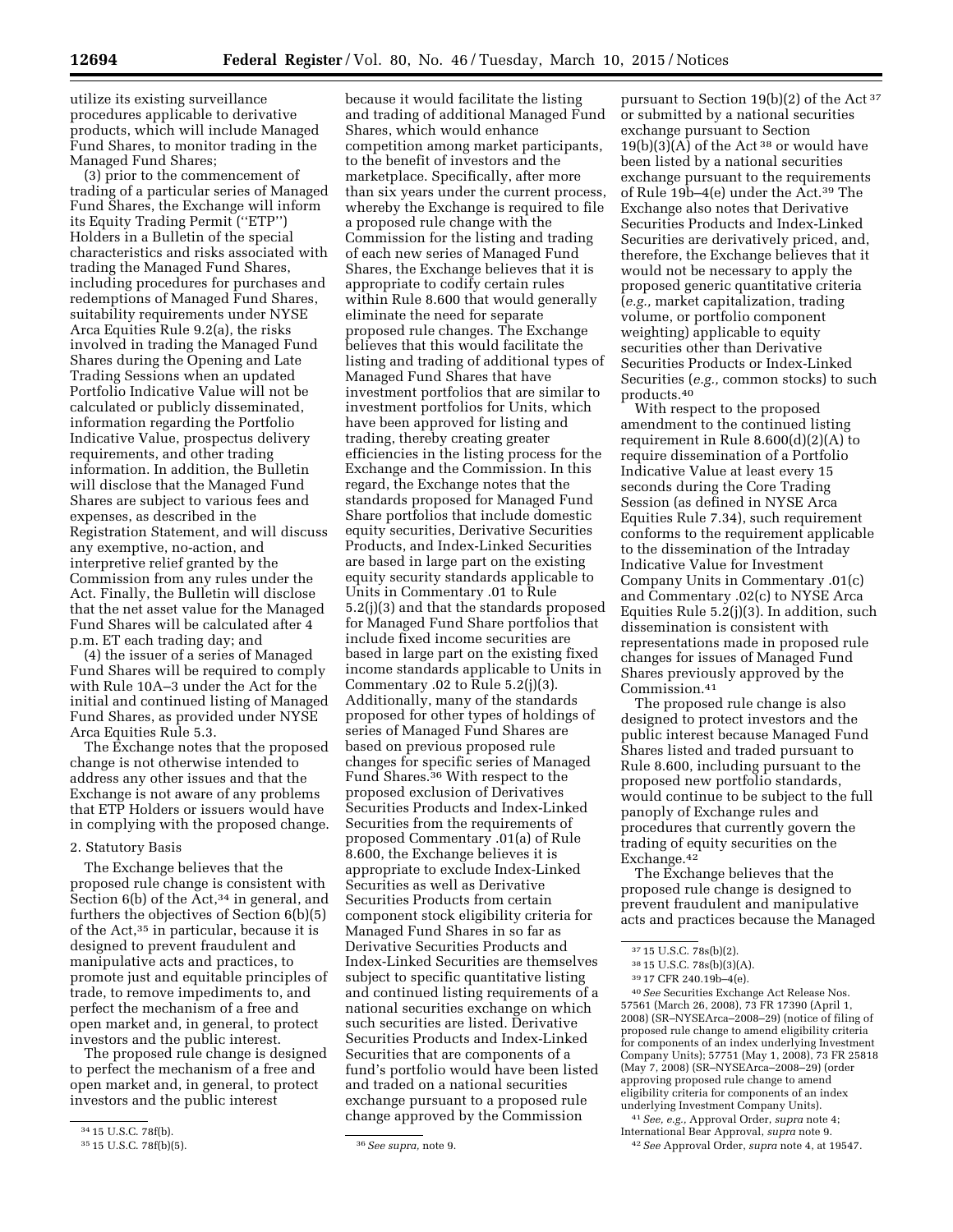Fund Shares will be listed and traded on the Exchange pursuant to the initial and continued listing criteria in Rule 8.600. The Exchange has in place surveillance procedures that are adequate to properly monitor trading in the Managed Fund Shares in all trading sessions and to deter and detect violations of Exchange rules and applicable federal securities laws. The Financial Industry Regulatory Authority, Inc. (''FINRA''), on behalf of the Exchange, will communicate as needed regarding trading in Managed Fund Shares with other markets that are members of the ISG, including all U.S. securities exchanges and futures exchanges on which the components are traded. In addition, the Exchange may obtain information regarding trading in Managed Fund Shares from other markets that are members of the ISG, including all U.S. securities exchanges and futures exchanges on which the components are traded, or with which the Exchange has in place a CSSA.

The Exchange also believes that the proposed rule change would fulfill the intended objective of Rule 19b–4(e) under the Act by allowing Managed Fund Shares that satisfy the proposed listing standards to be listed and traded without separate Commission approval. However, as proposed, the Exchange would continue to file separate proposed rule changes before the listing and trading of Managed Fund Shares that do not satisfy the additional criteria described above.

For these reasons, the Exchange believes that the proposal is consistent with the Act.

# *B. Self-Regulatory Organization's Statement on Burden on Competition*

In accordance with Section 6(b)(8) of the Act,43 the Exchange does not believe that the proposed rule change will impose any burden on competition that is not necessary or appropriate in furtherance of the purposes of the Act. Instead, the Exchange believes that the proposed rule change would facilitate the listing and trading of additional types of Managed Fund Shares and result in a significantly more efficient process surrounding the listing and trading of Managed Fund Shares, which will enhance competition among market participants, to the benefit of investors and the marketplace. The Exchange believes that this would reduce the time frame for bringing Managed Fund Shares to market, thereby reducing the burdens on issuers and other market participants and promoting competition. In turn, the Exchange believes that the

proposed change would make the process for listing Managed Fund Shares more competitive by applying uniform listing standards with respect to Managed Fund Shares portfolio holdings.

# *C. Self-Regulatory Organization's Statement on Comments on the Proposed Rule Change Received From Members, Participants or Others*

No written comments were solicited or received with respect to the proposed rule change.

# **III. Date of Effectiveness of the Proposed Rule Change and Timing for Commission Action**

Within 45 days of the date of publication of this notice in the **Federal Register** or within such longer period up to 90 days (i) as the Commission may designate if it finds such longer period to be appropriate and publishes its reasons for so finding or (ii) as to which the self-regulatory organization consents, the Commission will:

(A) By order approve or disapprove the proposed rule change, or

(B) institute proceedings to determine whether the proposed rule change should be disapproved.

# **IV. Solicitation of Comments**

Interested persons are invited to submit written data, views, and arguments concerning the foregoing, including whether the proposed rule change is consistent with the Act. In particular, the Commission seeks comments on the following questions:

1. According to the Exchange, many of the requirements of the proposed rule applicable to equity and fixed income securities holdings are identical to the requirements for equity and fixed income index-based ETFs, respectively.44

a. Do commenters believe that these requirements for index-based ETFs should equally apply to the listing and trading of Managed Fund Shares? If so, why? If not, why not?

b. Do commenters believe that the requirements for index-based ETFs that the Exchange proposes to apply to Managed Fund Shares are adequate to deter manipulation irrespective of similarities between the two types of products? If so, why? If not, why not?

2. In addition, as noted by the Exchange, some of the requirements of the proposed rule are identical to certain, specifically tailored requirements referenced in other previously approved proposed rule

changes pertaining to the listing and trading of specific series of Managed Fund Shares. What are commenters' views on whether these specifically tailored requirements for certain series of Managed Fund Shares ought to equally apply to all Managed Fund Shares by virtue of being incorporated into these proposed generic listing standards?

3. Do commenters believe that the proposed listing requirements are adequate to deter manipulation and other trading abuses of the price of generically listed Managed Fund Shares? If so, why? If not, why not?

4. Under the proposed rule, there would be no limitation to the percentage of the portfolio invested in short-term cash equivalents or derivative instruments. In addition, under the proposed rule, there would be no limitation as to the types of short-term cash equivalents or derivative instruments that could be held in the portfolio. To what extent, if at all, should the proposed generic listing standards restrict the holding of these portfolio components? If so, how and why? If not, why not?

5. Do commenters have views on whether the proposed generic listing requirements for Managed Fund Shares have adequately accounted for all types of assets that a portfolio can hold? Should the proposed rules include additional or fewer restrictions? Are there other measures that the Commission and the Exchange should consider with respect to a portfolio of Managed Fund Shares that are generically listed?

Comments may be submitted by any of the following methods:

#### *Electronic Comments*

• Use the Commission's Internet comment form (*[http://www.sec.gov/](http://www.sec.gov/rules/sro.shtml) [rules/sro.shtml](http://www.sec.gov/rules/sro.shtml)*); or

• Send an Email to *[rule-comments@](mailto:rule-comments@sec.gov) [sec.gov.](mailto:rule-comments@sec.gov)* Please include File Number SR– NYSEArca–2015–02 on the subject line.

#### *Paper Comments*

• Send paper comments in triplicate to Brent J. Fields, Secretary, Securities and Exchange Commission, 100 F Street NE., Washington, DC 20549–1090. All submissions should refer to File Number SR–NYSEArca–2015–02. This file number should be included on the subject line if email is used. To help the Commission process and review your comments more efficiently, please use only one method. The Commission will post all comments on the Commission's Internet Web site (*[http://www.sec.gov/](http://www.sec.gov/rules/sro.shtml) [rules/sro.shtml](http://www.sec.gov/rules/sro.shtml)*). Copies of the submission, all subsequent

<sup>43</sup> 15 U.S.C. 78f(b)(8).

<sup>44</sup>*See* proposed Commentaries .01(a) and (b) to NYSE Arca Equities Rule 8.600.